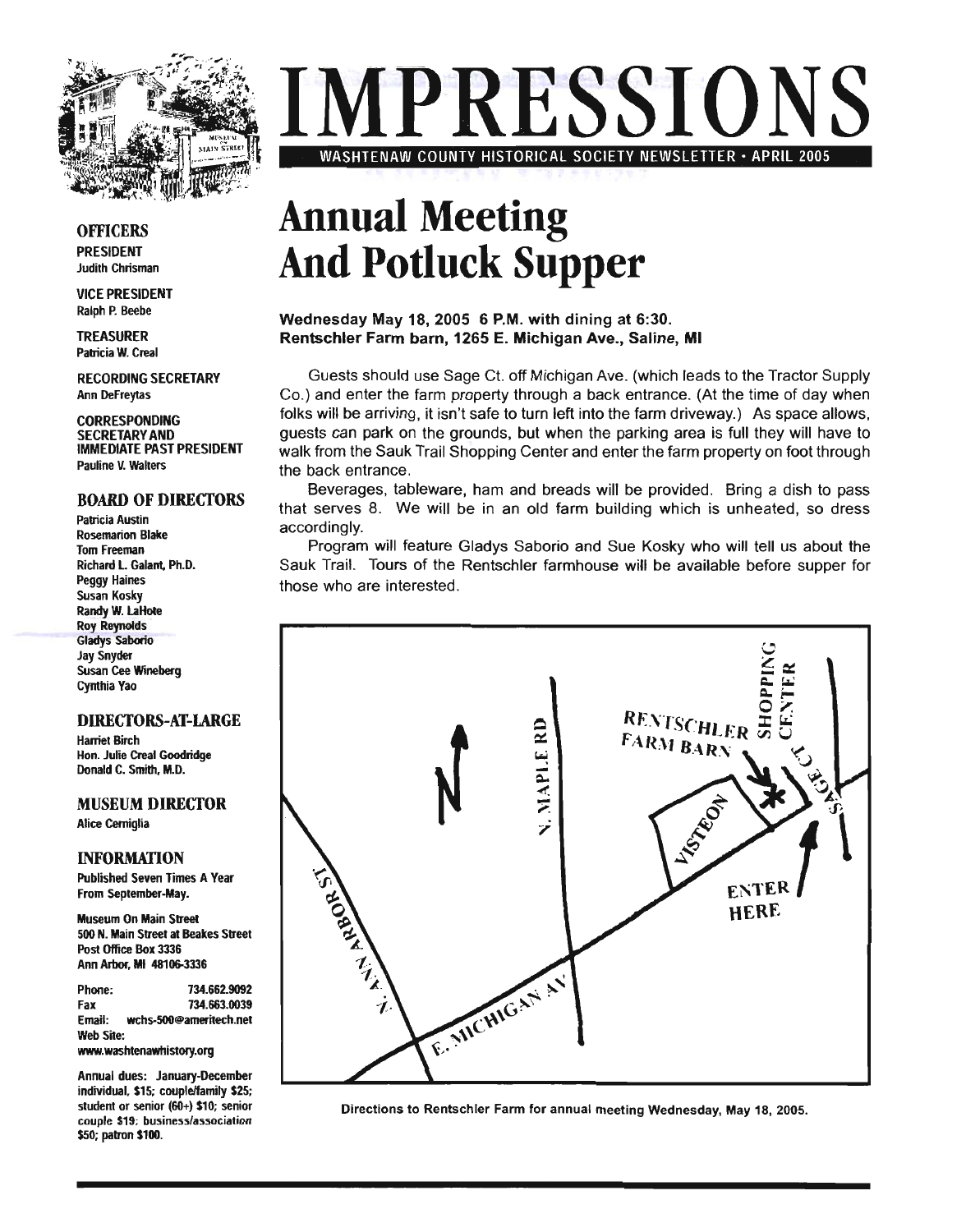### SUNDAY· MARCH 20, 2005 **Tour Of The Bentley Historical Library's New Addition**



Photos *by* Judith Chrisman. Bentley Historical Library, North Campus, University of Michigan, Ann Arbor

The Washtenaw County Historical Society was invited to tour the new addition to the Bentley Historical Library, 1150 Beal Avenue, University of Michigan North Campus, Ann Arbor, Michigan by Dr. Francis X. Blouin, Director. Dr. Blouin has a B. A., from Notre Dame and a Ph.D. in history from the University of Minnesota. Among his many achievements we cite the Getty Grant Program and the National Endowment for the Humanities grant for a project to apply modem archival descriptive methods to improve intellectual access to the Vatican Archives. Sept. 1989-Sept. 1992

The Bentley Library houses the University of Michigan archives and the Michigan Historical Collections. The collections are from every Michigan county and every period of its history. It is an extremely rich resource of more than 6,000 historical records from individuals and organizations.

The new addition was a long time in coming. The original building was finished in 1974. From the beginning it was clear we would run out of space sooner than we thought. In 1963 someone decided we should collect the 'papers of this obscure congressman from Grand Rapids as documentation from the other side of the state'. Since there was a lot of material, it was stored at Willow Run. Then in 1975, when President Nixon resigned, Gerald R. Ford became president and his papers became a bit more important than we had originally thought they might be so the papers were brought to the Bentley. They filled it up.



Dr. Francis X. Blouin, Director of



Bentley Historical Library **New addition to the Bentley as seen from the garden**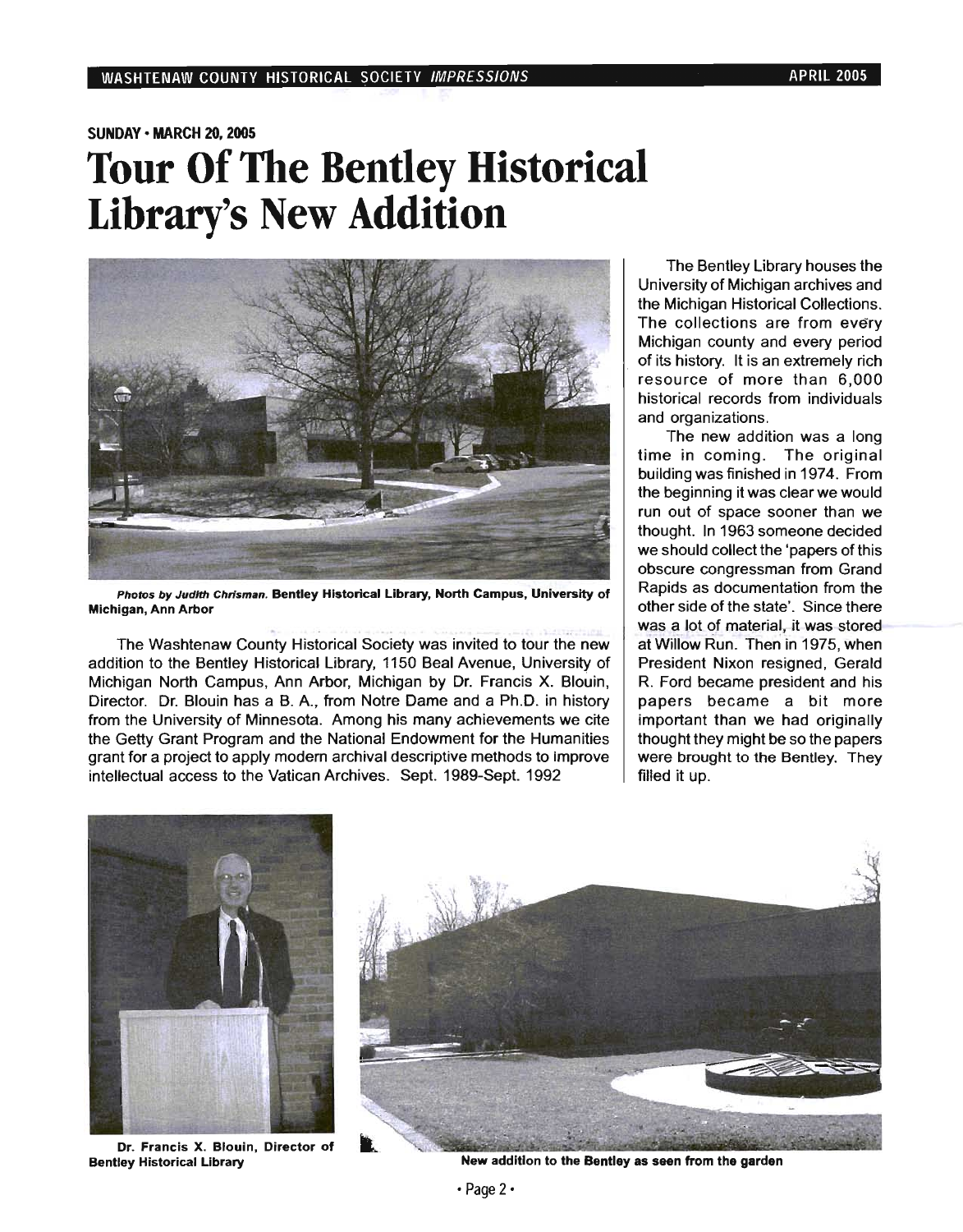

Dr. Blouin and guests in the reading room

In 1977, we began to talk about an addition. Mrs. Alvin Bentley, who gave the funds for the original building in memory of her husband, former congressman and regent, agreed to give money for the addition . The architectural drawings and designs were done and Dr. Robert M. Warner took them to her for her approval. Before she could come here to sign the final papers, she died of a massive heart attack at the age of 55 so the gift was never completed

Between 1977 and 2004 we grew enormously. By 2000 we had 30,000 linear feet of material stored all over the place-here, across the street and up the street in a classroom in the North Campus fire station. Realizing the need for more space, the University put together the funding for the new addition. Jickling, Lyman and Powell, who also did the original building, used the original design with a few changes and also incorporated upgrades to the existing building. We wanted to preserve the sight line of the garden with its ambiance of a nature preserve because it is one of the great features of using the library. Future expansions will have to go into the garden because of lot limitations due to the cemetery.

The first stop on the tour was the reading room. It was closed during the summer of 2004 so new drainage pipes could be installed under the floor. New tables were added and some of the old tables were kept for reading maps. This part of the room now accommodates twice as many readers. New access connections under the tables now allow researchers to connect computers to the internet. The space originally used for maps and the storage of photos is now used for searching through the catalogues, computer and finding aides.

The Xerox operation center was also expanded. Last year we made 51,000 copies for researchers. The

staff handles all of the copying to insure proper handling of the papers. We also used to copy pages from county histories but they are now online and can be printed out from the computer.

The tour then moved to the staff area. The first room was the cataloguing area where information is logged into a central database. Now that cataloguing is done on the computer we do not need as much space for secretarial support. This allows us to use this space to store the most-used large items so the staff does not have to go downstairs. These are mostly Michigan maps-county, city and territorial. The offices of the Curator of Printed Books and the Curator of Manuscripts are also in this room.

As the tour moved into the new addition we passed by the sorting room which is unchanged from the old days. It was used for sorting all collections as they came in. Now it is only used for sorting Michigan historical collections.



New addition: north and south stacks with central core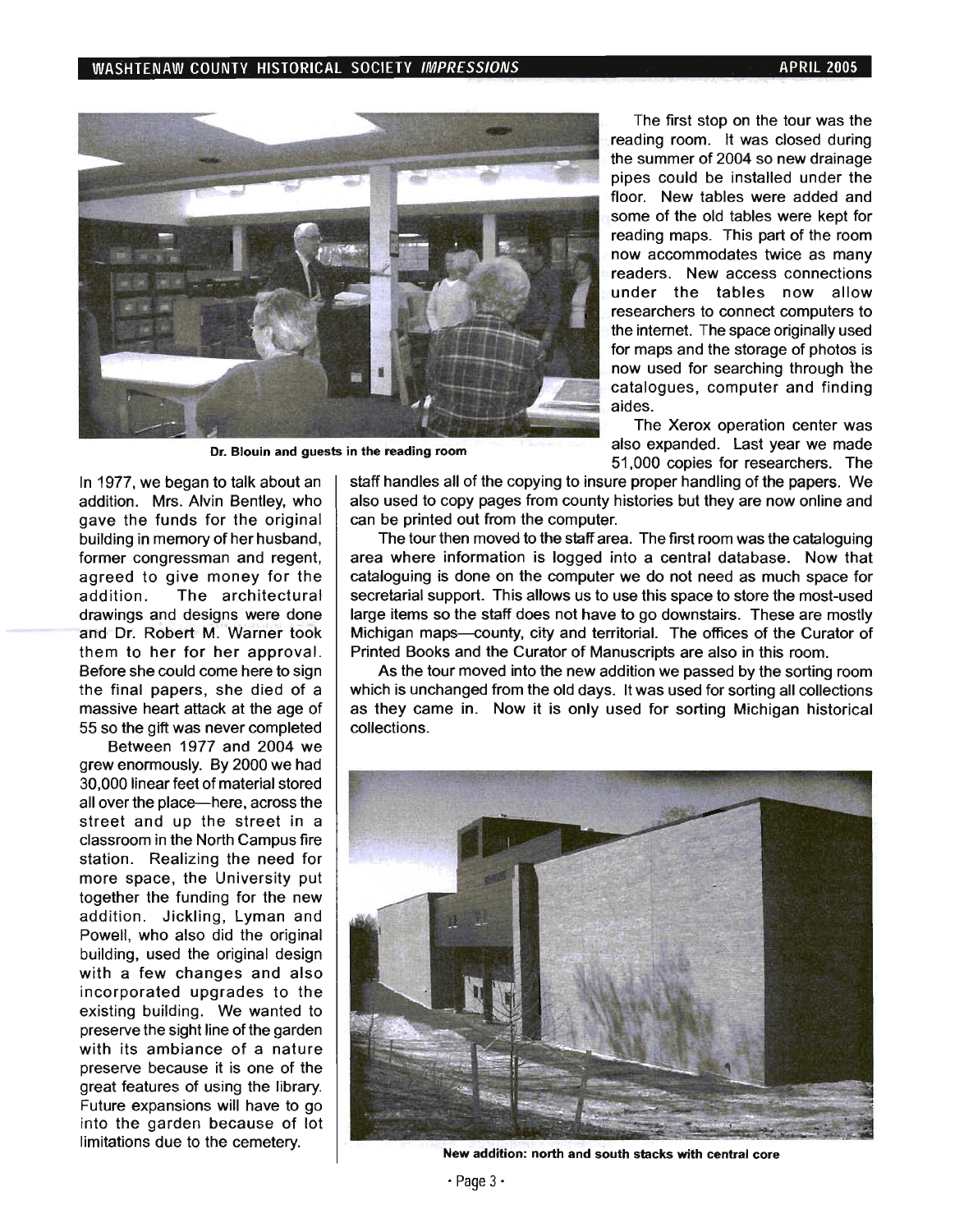The basic plan of the addition is a central portion with stack areas to the north and south. Since the original building was built, our responsibility to the University archives has grown enormously along with their requirements for more systematic retention and organization of the paper and electronic records. This big open space on the main level of the building is for sorting the enormous university collections, some as large 200 to 300 boxes at a time. We get material from regents, executive officers, deans, student papers and are still finding material from the 1800s.

Also in this room are the offices of the University archives staff of about 14 people. The last cubicle on the left is called the China room because there is a carved Chinese screen donated by Roscoe Bonisteel on one wall. Removing the scrub forest to accommodate the new addition opened up a beautiful view for the offices.

up-tO-date rare book conservation facilities in the country. James Craven, conservator, has been with the university for 56 years. Books and manuscripts that are torn, need to be deacidified or need bindings repaired are brought here. Most of the procedures for mold removal have been decertified by OSHA so we try not to bring in mold. We can still use one procedure but we do it in the garage.

The unshelved south stack is a large open space three stories tall with a temporary balcony along the top of one wall for egress. On one wall there are three elevator doors which are indications of where the floors will be. The iron shelving system does not need separate floors built in as it forms its own floors as it is installed. The University Museum of Art will use this space for storing things while they are remodeling.

After leaving the unfinished stack area, the group returned to the conservation area and continued with the tour. We passed the cold storage film room where photographic materials, including 7,000 films from the university media labs, are stored and entered a storage area which is in the original section of the basement. This used to be the conservation area. It is now used to store large items that do not fit in the regular stack area such as architectural drawings, prints and maps. A recent addition to this area is the Albert Kahn collection.

The tour then returned to the new section and went into the north stacks which have been shelved. The three-level rigid steel system is designed to store the maximum number of Page boxes allowing 120% more storage than in the original building. The ADA wanted wider aisles but the library was able to get an exemption because only staff members work there. The stacks are organized by location which made it necessary to rewrite the location guide once the material was moved.

From the stacks we returned to the reading room and then to the meeting room.



The tour then moved downstairs to the conservation area, a very crowded area with many tables. This is one of most

#### **Questions**

Q: I noticed boxes labeled Michigan Bell. Do you collect from companies? A: Yes. The Michigan Bell collection is photographs of their installations and various kinds of equipment. It is in the neighborhood of 500,000 great photographs of small towns all across Michigan.

Q: I noticed several posters. Do you have a poster collection?

A: Yes, some of them go back to the Civil War and before.

Q: What is the long-range solution for storing computer documents now that they are not documents?

Conservation room A: We are aware of the problem but haven't solved it yet. We are working

on this problem first from the point of view of our responsibility to the university archives. In the new administrative area we are in the process of setting up a whole network of computers that will interrelate with the university computers. Many of you may remember the old time schedules.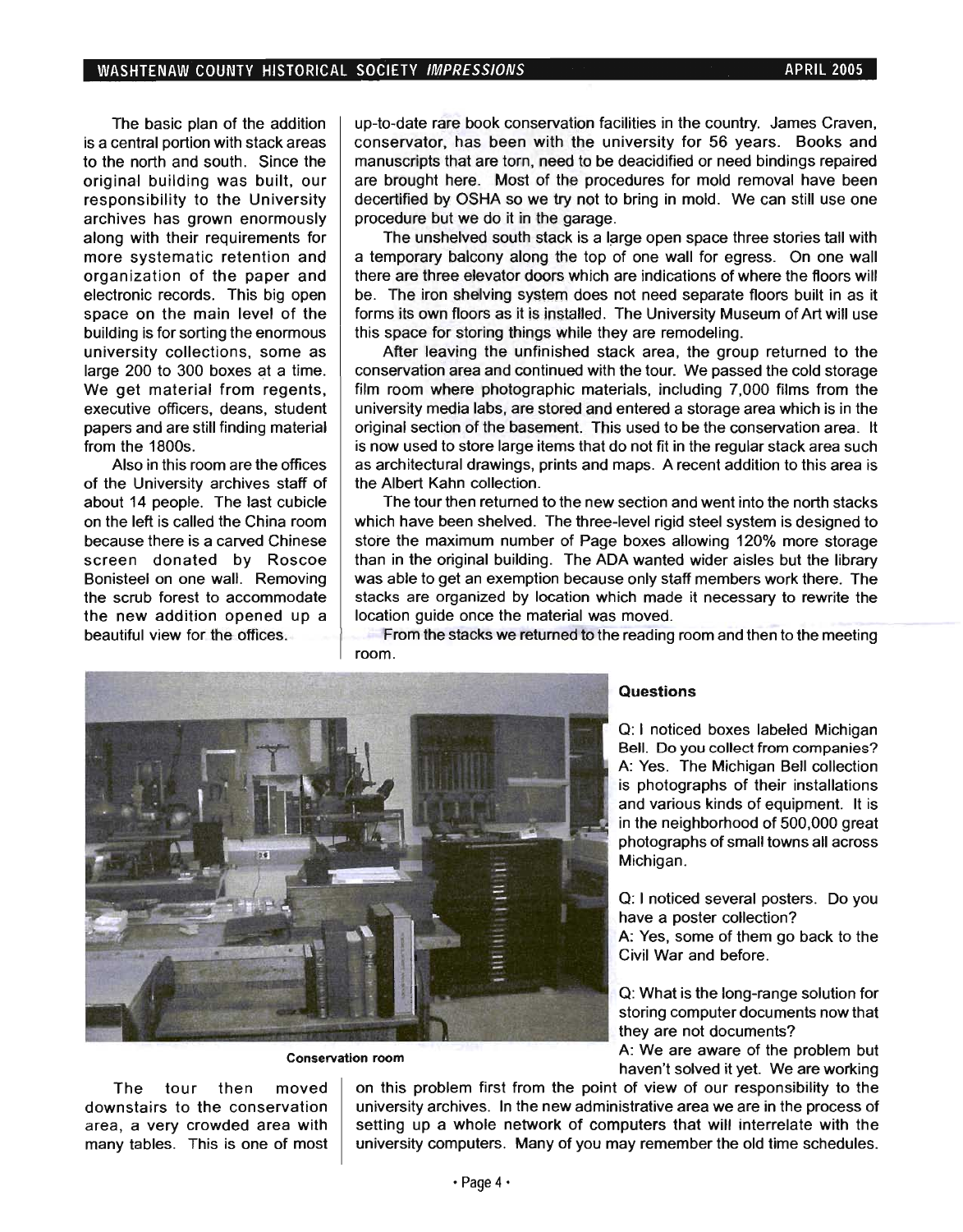#### WASHTENAW COUNTY HISTORICAL SOCIETY IMPRESSIONS **APRIL 2005**



Carmen and Jack Miller inspecting the new north stacks



Old stacks

These are no longer on paper, only on computer. At end of the term, the up-to-date class schedule is shipped to our server and stored in electronic form. There are other examples as well. I'm talking about the time schedules because we solved that one.

Q: What about email?

A: The email problem is not solved. Most people within the administration print out important email so we have a paper copy.

Q: How do you decide what to accept? Do you turn things down? A: Everyone wants to have their things stored here. To manage our space somewhat logically there is a collections committee that decides whether we have the space. Sometimes collections that might seem important do not have the quality of papers that match the importance of the subject. They might be from someone who was very influential but did not keep good papers so the papers would be turned down. The committee first decides if the quality of the subject is important enough to keep and then decides if the quality of the papers match the quality of the subject.

Q: Do you sort through collections or keep it all?

A: We have to sort through and throw things out, especially  $20<sup>th</sup>$  C. materials. In 19<sup>th</sup> C. people didn't really accumulate a lot and wrote sparingly and carefully so those collections tend to be tighter. With  $20<sup>th</sup>$  C. materials, we get stuff you get in the mail such advertisements for Visa cards etc. If we keep that type of thing, it wears down the researcher so we tend to throw away that type of thing.

- Q: Do you have any coins?
- A: No, we don't collect coins

Q: What about the chair and the desk?

A: Frank Murphy, former Governor of Michigan and Mayor of Detroit, used the set when Governor-General of the Philippines. He was the last one to use the set so it carne to the Bentley along with his papers. It is made of Philippine mahogany and dates from about 1898. The reason it is so large is that it was built for the first Governor-General, William Howard Taft.

Q: Isn't it unusual to have furniture as part of a collection?

A: We don't generally collect objects or paintings but some have come to us over the years. We also have some of G. Mennen William's African and Philippine artifacts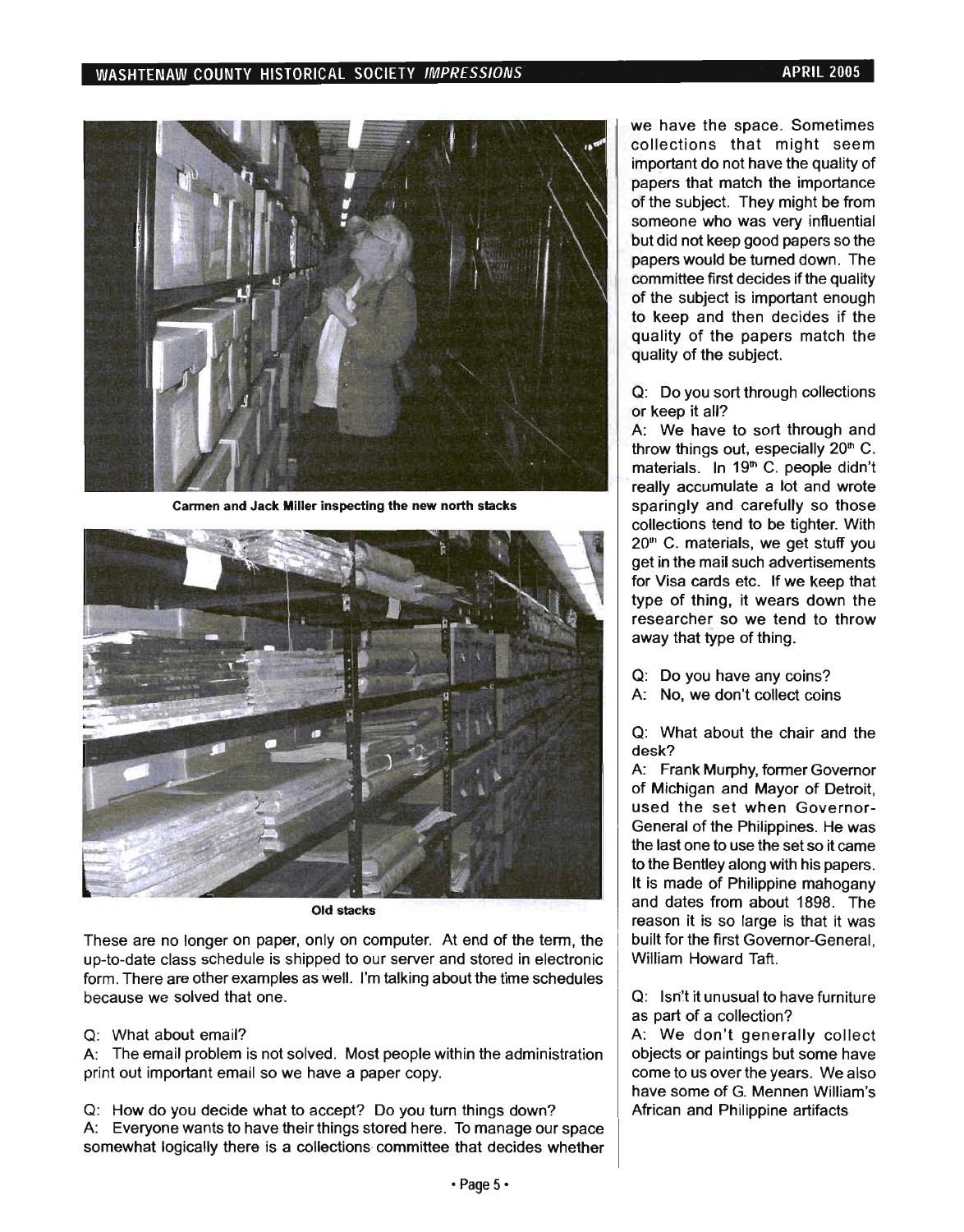#### WASHTENAW COUNTY HISTORICAL SOCIETY IMPRESSIONS APRIL 2005 APRIL 2005



Desk and chair donated by Frank Murphy, former Governor-General of the Philippines

Q: Are most of governors of Michigan represented here?

A: About 30, including all since G. Mennen Williams. We just finished negotiating the John Engler papers, 452 boxes of materials have just arrived. Governor's papers in Michigan are considered private so we have papers back to Stevens T. Mason's first inaugural address.

Q: Do you still have the Gerald Ford papers?

A: All the Ford papers are at the Gerald Ford Library. We have no official administrative connection with them, just good friends and neighbors. Their library is a branch of the National Archives and Records Administration, a Federal agency and we are part of the University of Michigan.

### **Can You Help?**

Our collection has many oil paintings, mostly portraits. Many of them need cleaning and several need repair. One example is the portrait of the Honorable James Kingsley, who came to Ann Arbor in 1826. He was one of the first practicing lawyers and a judge of probate. It was painted by Katie J. Rogers, a local accomplished artist in 1879 from a photograph. It is now on display as part of the current exhibit. There are several tears in the canvas.

Does anyone know of an experienced reliable conservator? We are also seeking donations to help with the restoration project. For information please call: 734 / 662- Portrait of the Honorable James 9092. Kingsley by Katie J. Rogers



## **Slate Of 2005/2006 WCHS Board Candidates**

President Judith M. Chrisman

Vice President Ralph P. Beebe

Corresponding Secretary Pauline V. Walters

> Recording Secretary Ann DeFreytas

> > Treasurer Patricia W. Creal

#### Directors:

Three-year term ending 2008 Randy LaHote Gladys Saborio Susan Wineberg Cynthia Yao

Endowment Committee David LaMoreaux

Nominating Committee Sue Kosky Gladys Saborio Rosemarion Blake

Nominations from the floor are permitted.

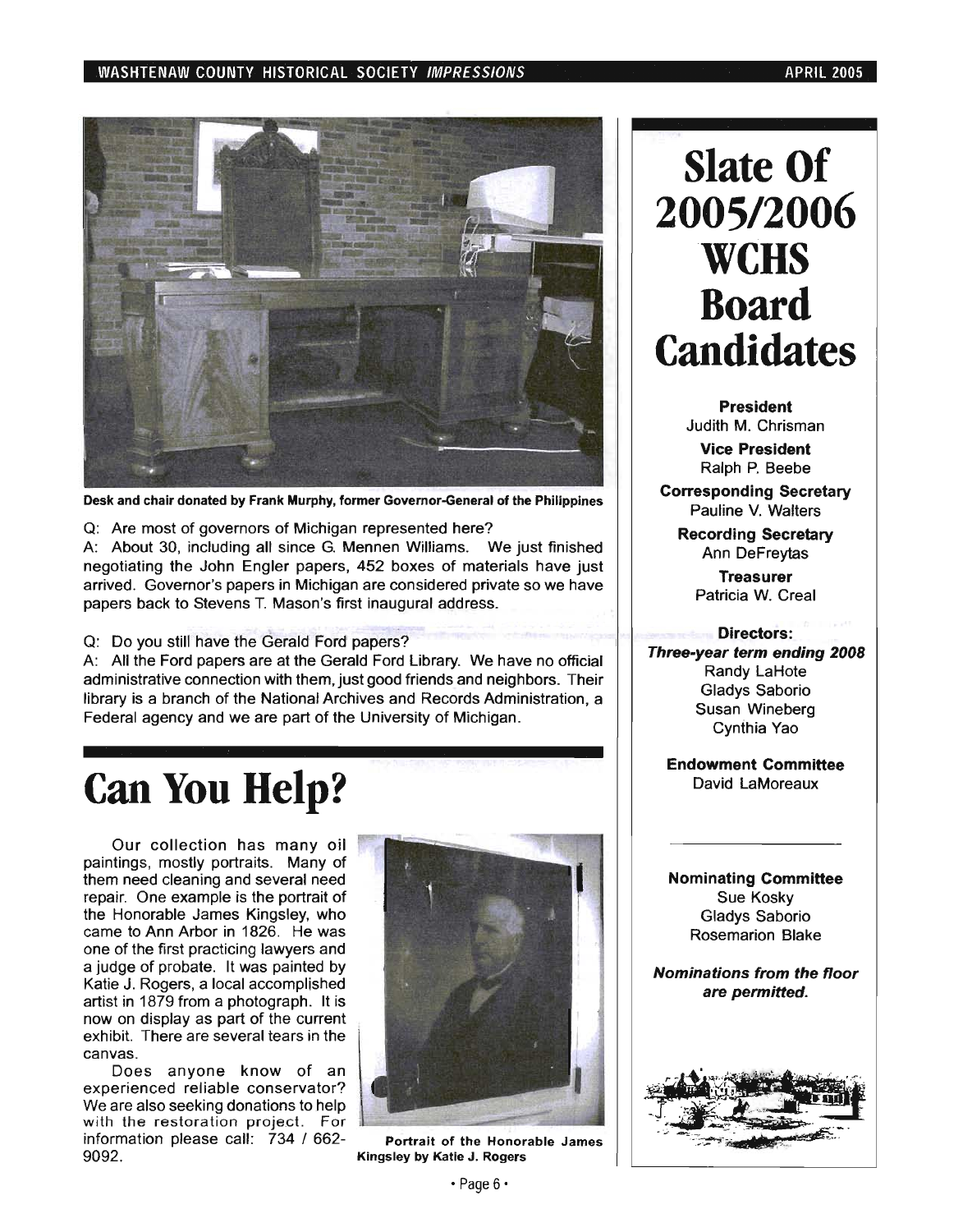### JUDITH CHRISMAN **President's Corner**

The current exhibit, Michigan Territory Washtenaw County 1805- 1836, has been very well received. The open house weekend, Saturday April 2 and Sunday April 3, featured sugar cookies in the shape of Michigan's lower peninsula made by your president.



Linen press from Bach estate with artifacts: picture of Lewis Cass, Territorial Governor on loan by Dr. Douglas Kelley: surveyor's chain and other equipment on loan by Atwell-Hicks Co.



Display case of artifacts from early 19<sup>th</sup> century



View of artifacts pertaining to the current exhibit

Photos by Judith Chrisman

AMY ROSENBERG

## **Conservation Of An Immigrant's Sack**

This immigrant bag can be seen in the current exhibit, Michigan Territory, Washtenaw County 1805-1836. Although it is from a later time period, it represents a type of object that was used by settlers to ship their belongings. The bag is 23  $\frac{1}{2}$  inches by 55  $\frac{3}{4}$  inches. It is made out of a single piece of long, narrow fabric folded at the bottom and sewn along the sides. It appears to be hand woven in a 2/1 twill weave. The type of fiber is linen with linen stitching. It is natural, not dyed, and has kept its light beige coloring with occasional streaks of dark stain. There is a patch, which was applied with much accuracy and care with the same material as the sack.

The sack is identified with writing that is either hand done or stenciled. The writing is black ink or paint. It says "Christian Hoffstetter, Maurer, in Erzingen, 1849, Nro{?}" It is taken to mean Christian Hoffstetter; Stone Mason from Erzingen; 1849; Nro(?). The last word was taken to be the name of a ship. Beneath the writing is a decorative floral design. Pinned inside the sack is the following:

"Property of Reuben Hoffstetter. These linen bags carried the belongings of Grandfather Hoffstetter (Christian) from Germany when he sailed to this country USA in 1849. The bags are well preserved. (initials) RJH"

To conserve a sack such as this. Firstly, it should be kept out of sunlight, since the ultraviolet rays can break down the structures of the fibers. Secondly, it should not be washed. If it is necessary to wash it, only water should be used. The inks or paint should be checked before you wet it. Remember, anything that bleaches or softens the textile fibers will continue to break them down and, thus, discolor the textile, even if it is rinsed thoroughly. It should not be ironed since you don't want to heat it. The dyes, too, will be affected if heated. Since folding will stress the fibers, it should be stored flat or



Christian Hoffstetter's immigrant sack

rolled up on an acid-free tube and covered with a clean piece of acid-free paper or cotton cloth. If storage space is limited and it must be folded, the folds should be padded with rolls of acid-free tissue

If you have any questions just address them to Amy Rosenberg. Washtenaw County Historical Society Museum wchs-500@ameritech.net